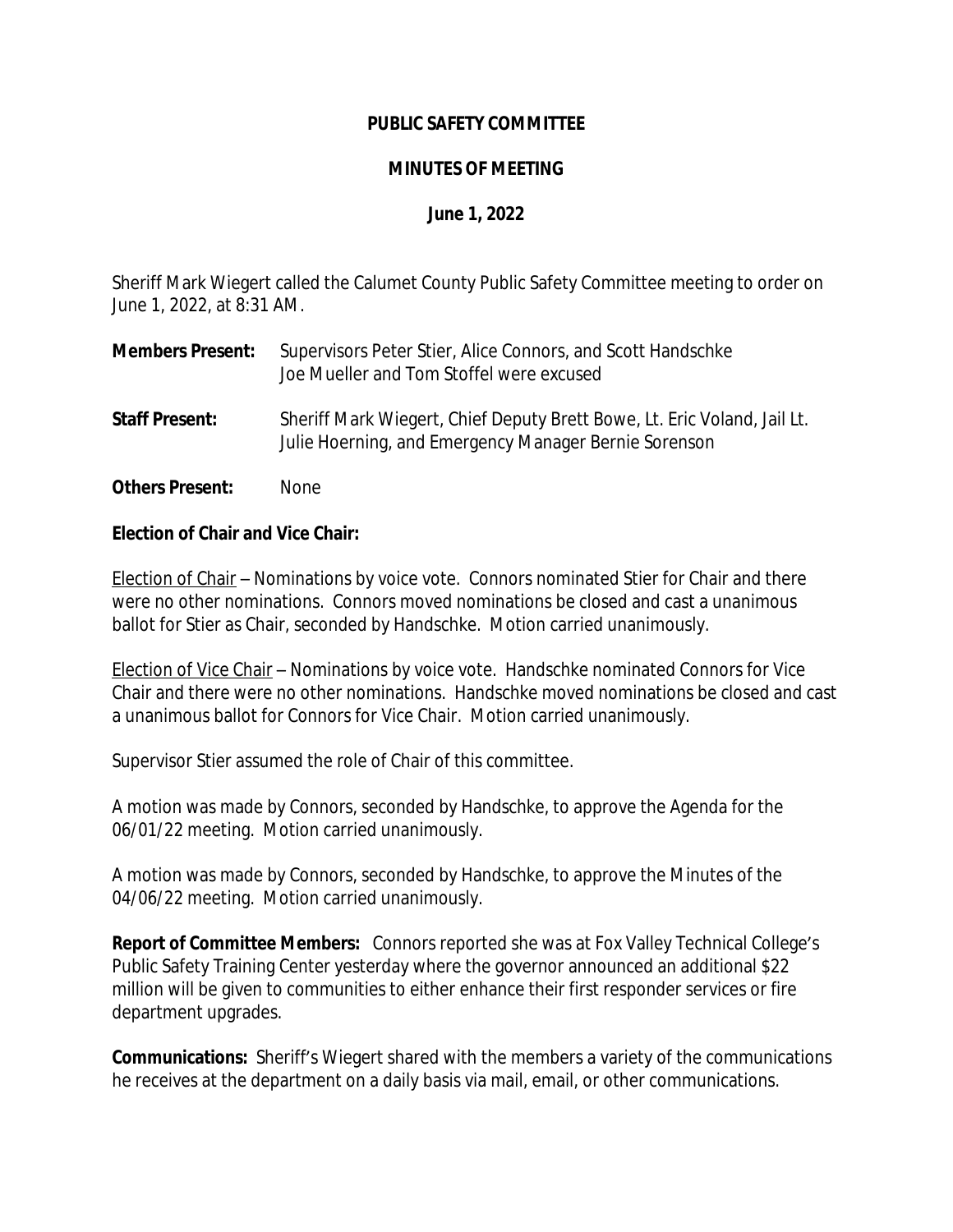# **Report of Departments:**

- A. Sheriff:
	- 1) Hiring Update. Sheriff Wiegert advised currently there are two male correctional officer positions open. Interviews were held last week and a background check is in the process of being conducted on one male. Currently, there are no casual male correctional officers and there are no applicants for this position either. One female correctional officer will be leaving in July to attend law school so that position will be open. Julie Hoerning has accepted the Jail Administrator position and was introduced to the committee. Kyles Vang has accepted the Jail Sergeant position vacated by Hoerning becoming the Jail Administrator and will move into that position sometime in July.
	- 2) K-9 Update. Sheriff Wiegert informed the committee that Crossroads Veterinary Clinic is no longer able to donate Amer's dog food. The department will be taking over that expense, which is about \$570.00 a year. St. Anna Veterinary Clinic is still donating Alek's dog food.
	- 3) National Night Out. Sheriff Wiegert announced for the first time National Night Out will be held in the sheriff's office parking lot. This is being conducted by the department's Wellness Committee and will occur August 1, 2022 from 5:00 PM to 8:00 PM. There will be a brat fry, along with ThedaStar, various fire departments, and police departments in attendance.
	- 4) Law Enforcement Grant Discussion. Sheriff Wiegert noted in the past three and one-half years, the department has secured \$298,500.00 in grants. Some of the items purchased with the grant money were a drone, a vehicle for the Calumet County Drug Task Force, a TruNarc Handheld Narcotics Analyzer, shields for all of the squad cars, and a lot of other equipment. The department will continue to look and apply for grants.
	- 5) Tow Policy Update. Sheriff Wiegert talked about the non-preference tow policy that has been implemented with the four tow companies used by the sheriff's office, namely Dan's Towing, Jigger's, Scott's Towing, and Rick's Towing. This policy was put in effect to alleviate the complaints from the tow companies of not being called out. The tow companies are on a rotational basis by alphabetic order. To date, Dan's Towing has had 58 non-preference tows, Jigger's has had 58 non-preference tows, Scott's Towing has had 57 non-preference tows, and Rick's Towing because they have just moved into the county has had 18 nonpreference tows. This rotation may be deviated from at the deputy's discretion based on public safety and the location and time of crash.